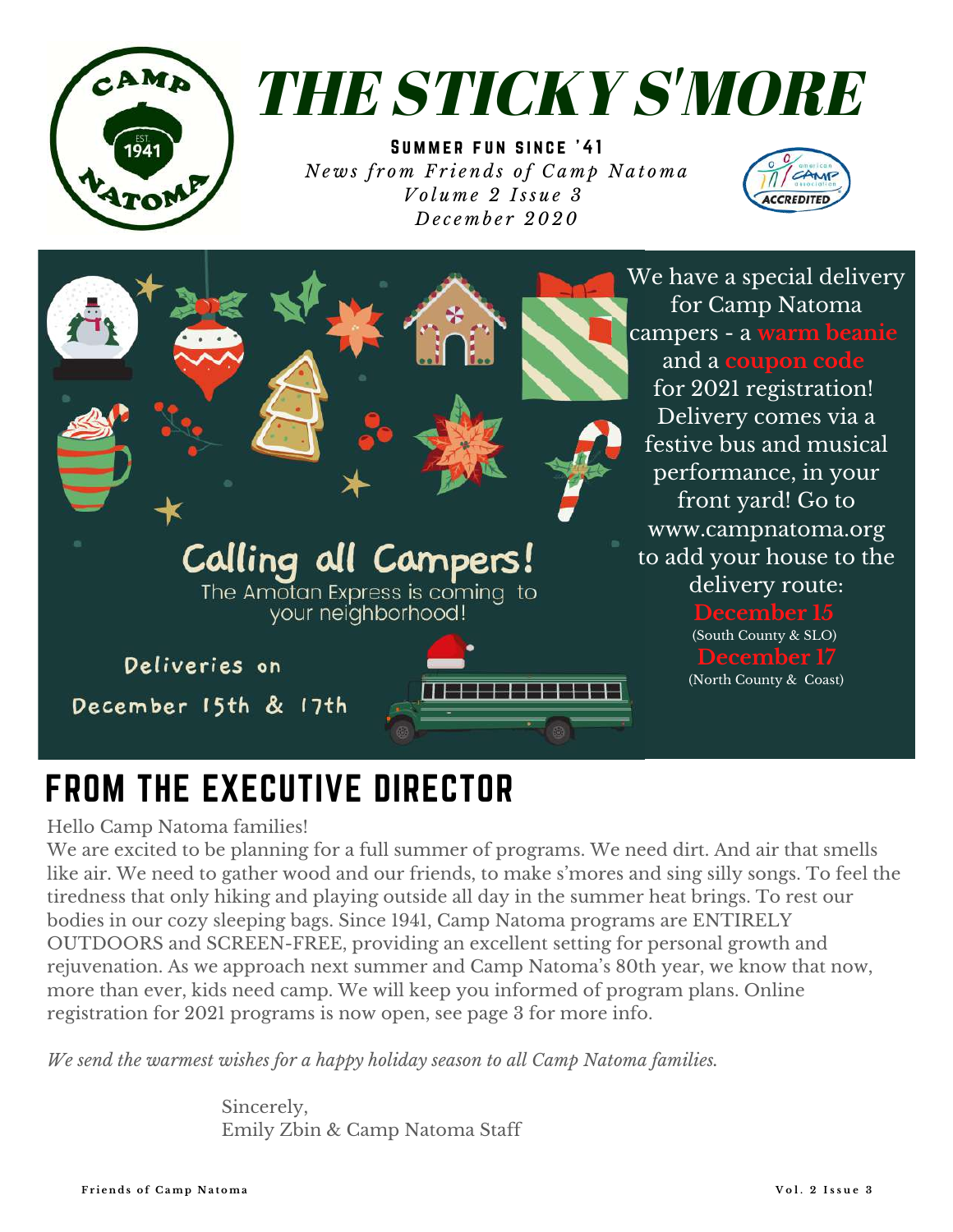### AN OPEN LOVE LETTER TO THE AMOTAN:

#### Hi Amotan!

Firstly we just want to say hi in a million different ways, hello and how are you?! How is your tree faring in front of the dinning hall? Do you miss us as much as we miss you? Is there more or less poison oak for you to eat? What is the coolest animal you have seen up there since we're not there to sing them away? How deep is Franklin Creek right now? As you can imagine there are lots of things we miss about our beloved Camp Natoma, one of which is you Dear Amotan. WHAT DO YOU THINK THE

> love. Campers of Natoma

P.S. Do you like to catch brass rings on the merry-go-round?



## RECAP: Sundays in September

Each Sunday in September campers visited Camp Natoma for a fun day of hiking, games, and laughter!

Here are some reports we heard from excited campers:

**Boulders**: the rocks are HUGE! the caves are mysterious! the ponds are stagnant! the birds are noisy!

**Old Church**: the creek is still flowing! the tall trees gave refreshing shade! the Spring Ridge is steep! what a view!

**Outpost:** we made it! so many soapstones! it's hot! can we stay? how many miles did we hike? I didn't know Camp Natoma was so big!

*Thank you to all who supported this program.*

*We look forward to of ering another Kids' Hiking Series in 2021!*



Amotan Looks like?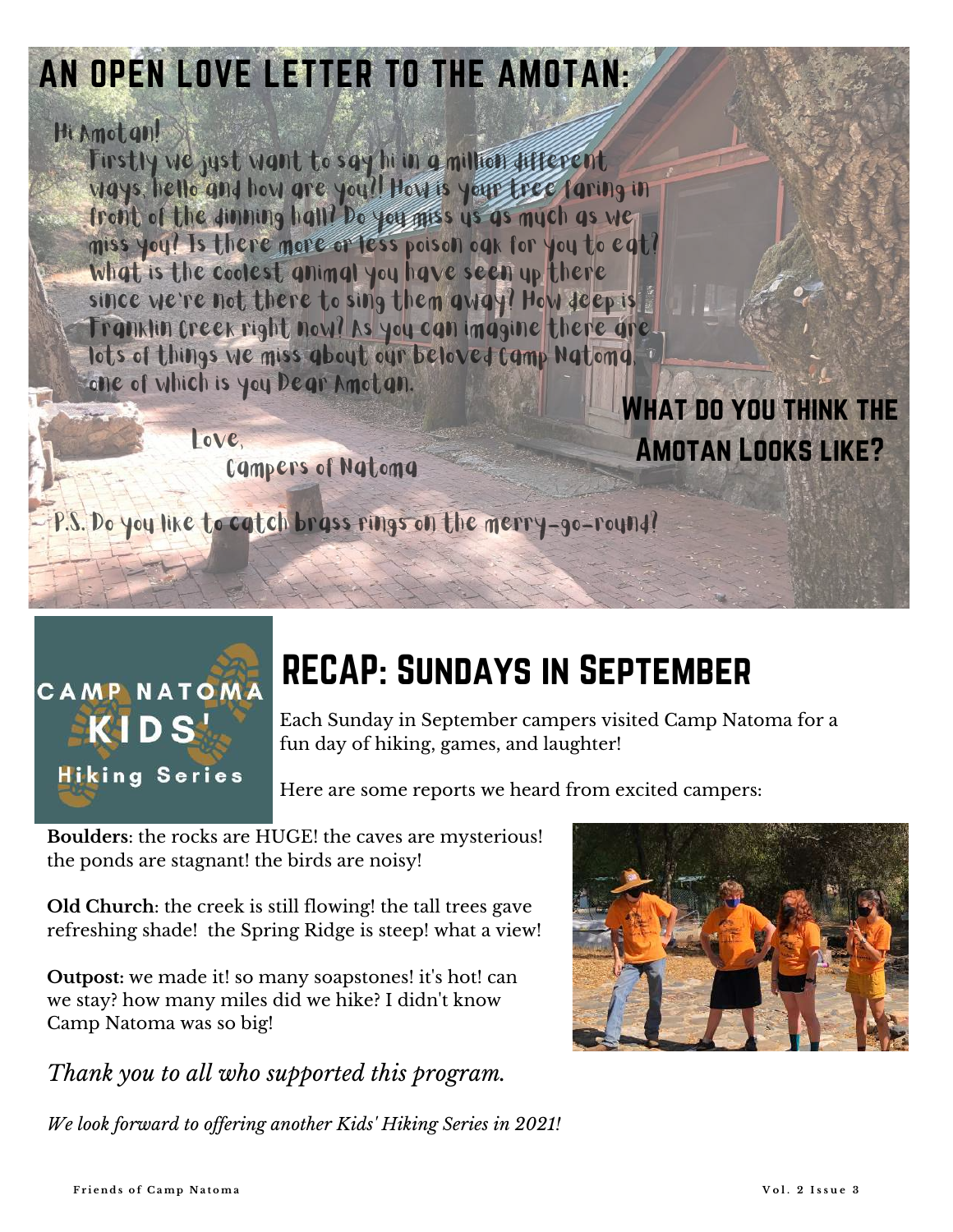### CHECK OUT THE NEW WEBSITE



Camp Natoma 's home on the internet looks brand new! Take a look around, and send the link to a friend you 'd like to be a camper!

Also new is the **registration system.** Each family will make a "Camp Brain " account - and from there your registration process will be easier than ever!

**Winter Early Registration rates valid now through December 31st, 2020!**

## "Butt Rock!!!"



#### Fecal Depository Report from *Dan Dan the Lavatory Man*

At Camp Natoma, a K.Y.B.O. is an outhouse or pit toilet, and stands for "keep your bowels open". For generations of campers, these "KYBOs" were the only option! Over the past couple seasons, we were able to remove or replace all 13 of those outdated outhouses! In addition to our 12 flushing toilets, called "the City Slickers", safe to say campers everywhere are *relieved* !

"E-LOOs", or **evaporative toilets**, are environmentally friendly (completely self-contained), designed to use heat from the sun to create a dehydrating flow of air, reducing the waste to a benign, low-maintenance powder, while also providing an odorless experience for the user! We now have "E-LOOs" at Handcrafts, Pioneer Camp, halfway to Hilltop ("Halfway House"), CIT Camp, and Stockton Camp - with another coming to Acorn Camp soon!



#### CUSTOM PROGRAMS

Camp Natoma offers custom programs for local groups. Bring your group for a completely personalized Camp Natoma experience: enjoy the beauty of the oak woodland, unbeatable central coast stargazing, hiking, swimming and more.

> We welcome sports teams, scout troops, schools, and more! *Now Booking 2021 Programs*